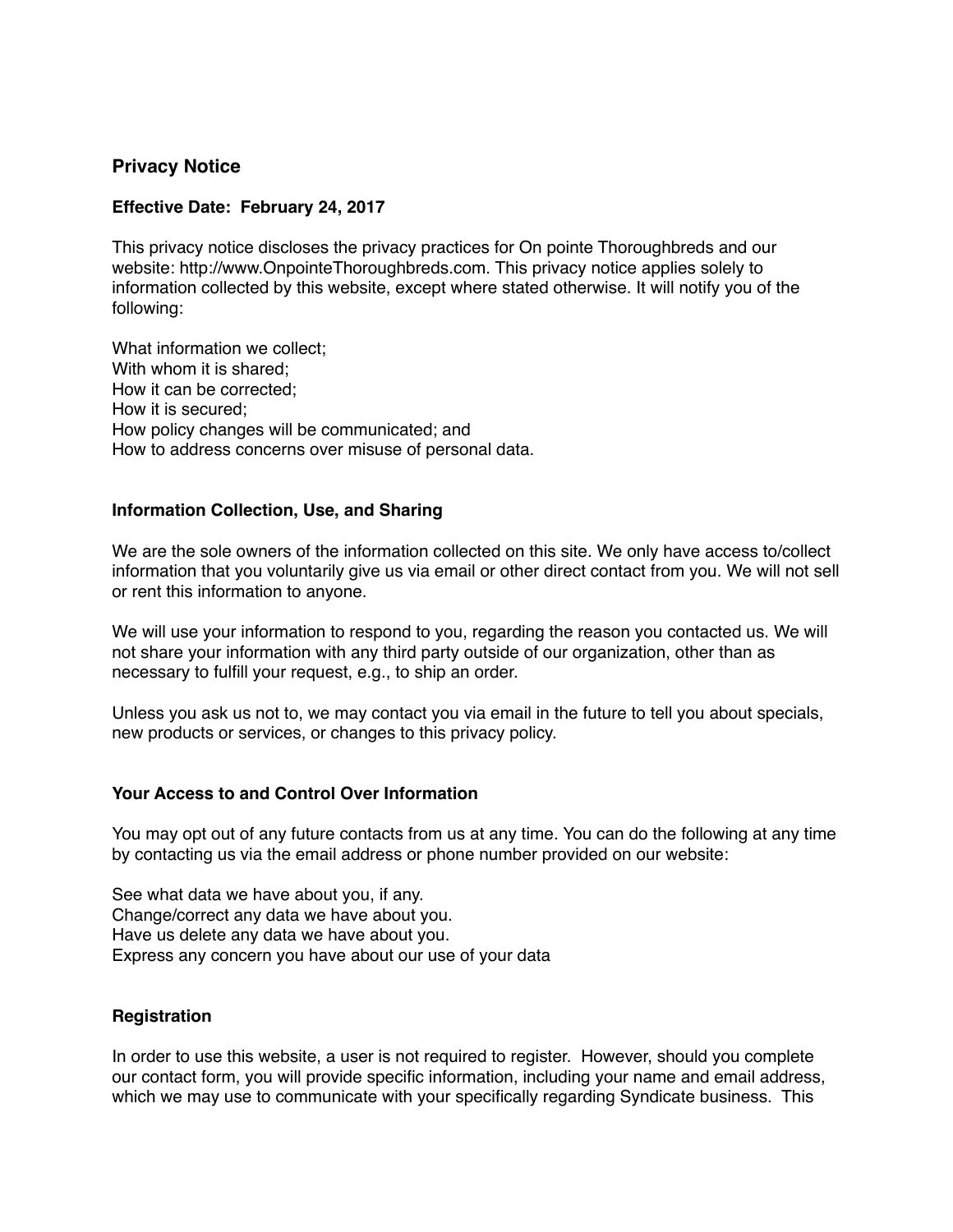information is used to contact you about the products/services on our site in which you have expressed interest.

# **Sharing**

Through such utilities as Google Analytics, aggregated demographic information may be shared any online partners and advertisers. This is not linked to any personally identifying information.

And/or:

We may partner with another party to provide specific services. When the user signs up for these services, we will share names, or other contact information that is necessary for the third party to provide these services. These parties are not allowed to use personally identifiable information except for the purpose of providing these services.

## **Security**

We take precautions to protect your information. When you submit sensitive information via the website, your information is protected both online and offline.

Wherever we collect sensitive information, that information is encrypted and transmitted to us in a secure way. You can verify this by looking for a closed lock icon at the bottom of your web browser, or looking for "https" at the beginning of the address of the web page.

While we use encryption to protect sensitive information transmitted online, we also protect your information offline. Only employees who need the information to perform a specific job (e.g. customer service) are granted access to personally identifiable information. The computers/ servers on which we store personally identifiable information are kept in a secure environment.

## **Cookies**

We use "cookies" on this site. A cookie is a piece of data stored on a site visitor's hard drive to help us improve your access to our site and identify repeat visitors to our site. For instance, when we use a cookie to identify you, you would not have to log in a password more than once, thereby saving time while on our site. Cookies can also enable us to track and target the interests of our users to enhance their experience on our site. Usage of a cookie is in no way linked to any personally identifiable information on our site.

Some of our business partners may use cookies on our site (e.g., Google Analytics). However, we have no access to or control over these cookies. You may choose to opt out of these cookies by adjusting your browser setting

**Links**